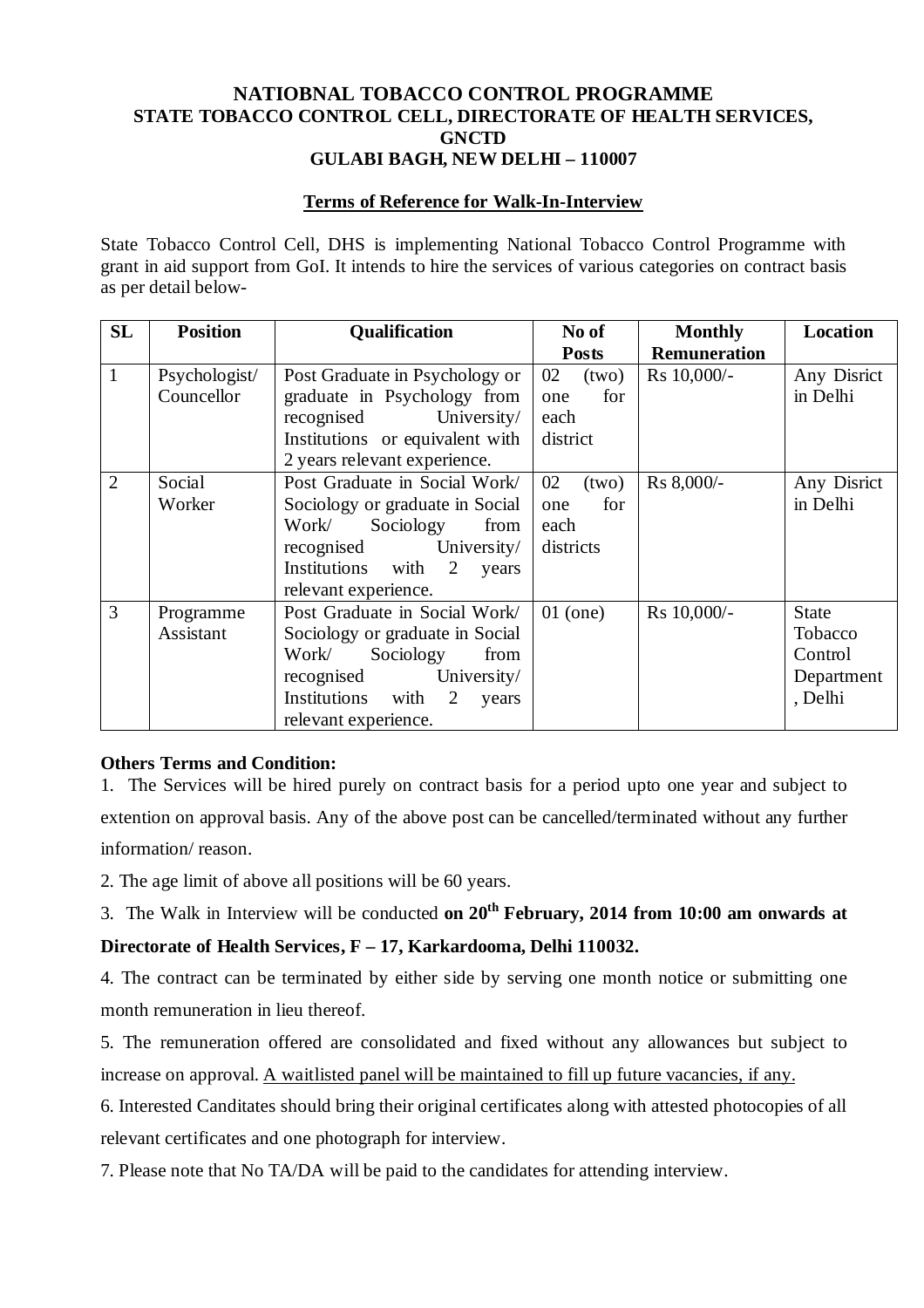8. The registration for Walk in Interview will be from 10:00 am to 12:30 pm.

9. If employed " No Objection Certificate from current employer may be produced during interview.

10. Apply through filling up prescribed format along with attested relevant photocopies and submit to Registration desk between 10:00 am to 12:30 pm on interview date.

## (**CHAIRPERSON, SELECTION COMMITTEE)**

## **DRY DAY FOR TOBACCO - LAST DAY OF EVERY MONTH TOBACCO FREE DELHI**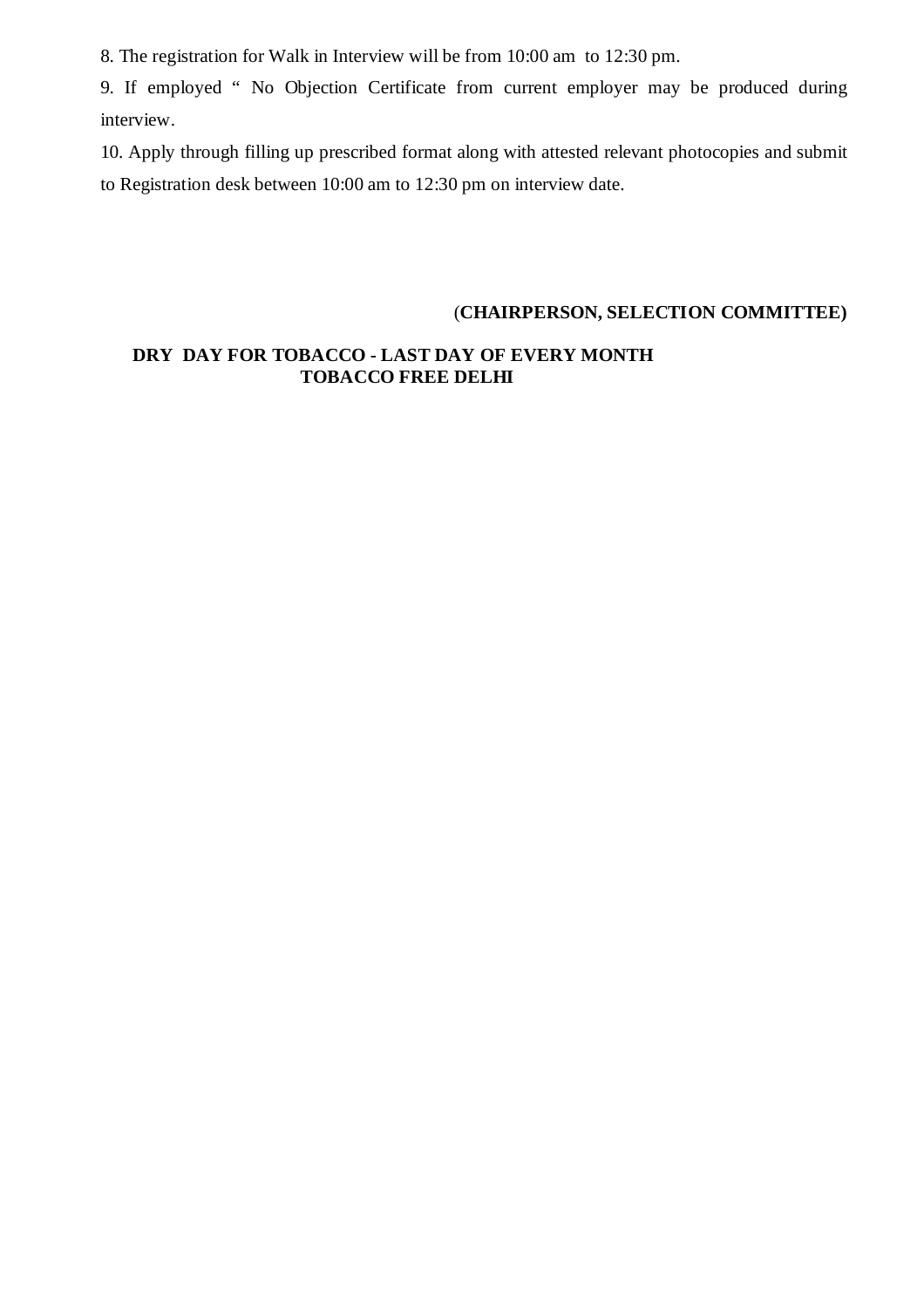# **NATIONAL TOBACCO CONTROL PROGRAMME**

## **BIO-DATA**

**(PLEASE FILL IN THE BLOCK LETTERS)**

| <b>Post applied for:</b>                     |     |                              |  |
|----------------------------------------------|-----|------------------------------|--|
| 1. Name of Applicant :<br>(in block Letters) |     |                              |  |
| 2. Father's/Husband Name                     |     |                              |  |
| 3. Date of birth :                           |     | age (in completed years)____ |  |
| 4. Whether SC/ST/OBC                         |     |                              |  |
| <b>5. Permanent Address:</b>                 |     |                              |  |
| <b>6. Present Address:</b>                   |     |                              |  |
| 6. Phone No.                                 | (R) | (M)                          |  |

# **7. Educational Qualifications (Attested copies of certificate to be attached) :-**

| Sr.<br>N <sub>o</sub> | <b>Academic/Professional</b><br>Qualification | Name of the Institute/<br>University | Course<br>Duration/Yr of<br><b>Passing Out</b> | Division /<br>% of Marks |
|-----------------------|-----------------------------------------------|--------------------------------------|------------------------------------------------|--------------------------|
|                       |                                               |                                      |                                                |                          |
|                       |                                               |                                      |                                                |                          |
|                       |                                               |                                      |                                                |                          |
|                       |                                               |                                      |                                                |                          |